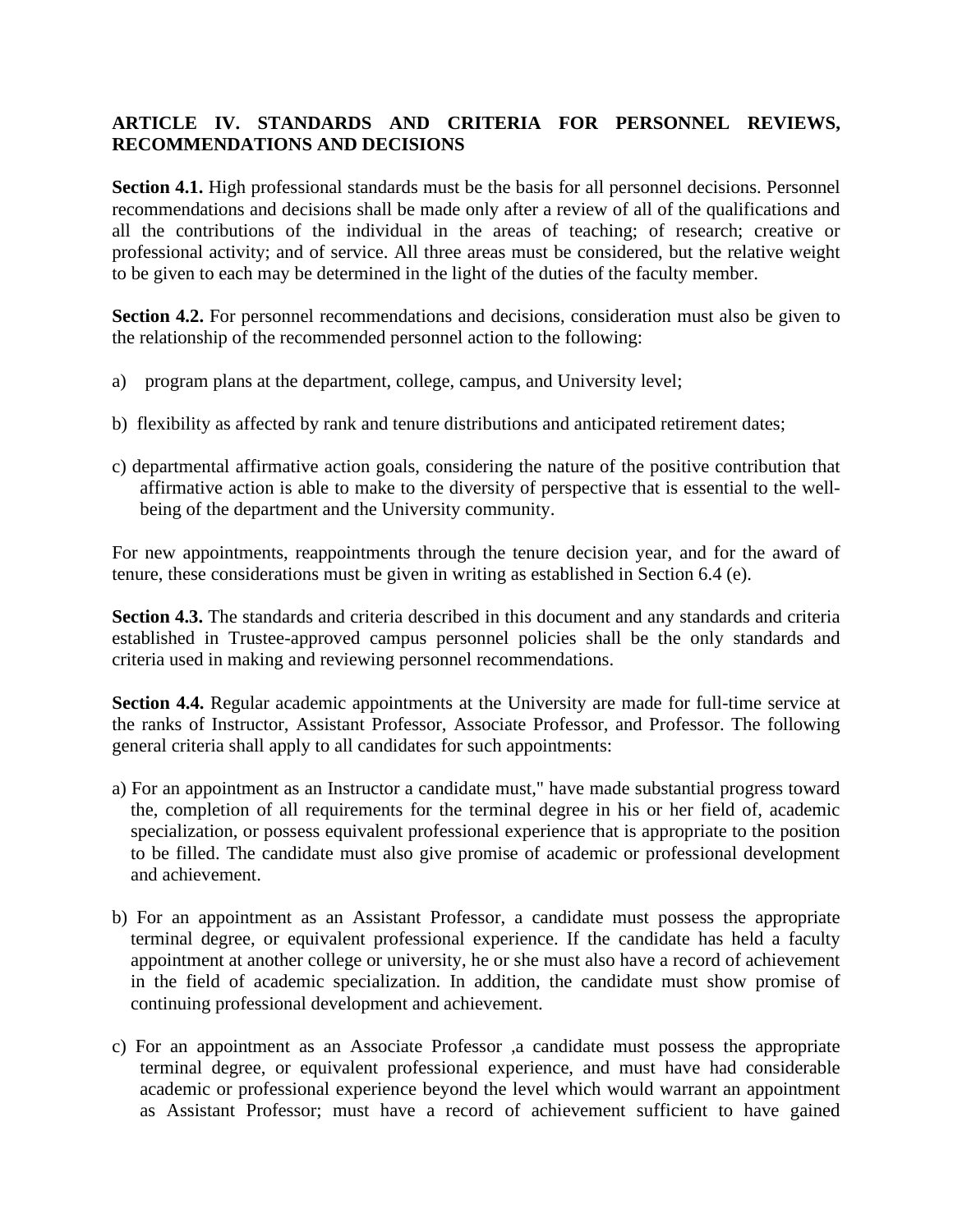recognition on and off campus from scholars or professionals in his or her field; and must show promise of continuing professional development and achievement.

d) For an appointment as a Professor, a candidate must possess the appropriate terminal degree, or equivalent professional experience; and must have a record of achievement sufficient to have gained substantial recognition on and off campus from scholars or professionals in his or her field; and must show significant potential for continuing professional achievement.

**Section 4.5.** The general criteria for reappointment at regular academic ranks shall be the following:

- a) Evidence of continuing achievement and growth since initial appointment
- b) Reasonable assurance of continuing professional development consistent with the ability to reach the level for eventual promotion to the next higher rank.
- c) Consideration of the relationships as stated in Section 4.2.

**Section 4.6.** Recommendations for promotion shall be based on qualifications and contributions in the areas of teaching; of research, creative, or professional activity; and of service; and on the following considerations:

- a) For promotion to Assistant Professor, the faculty member must possess the appropriate terminal degree, or equivalent professional experience, and have a record of achievement in the field of academic specialization. In addition, the candidate must show promise of continuing professional development and achievement.
- b) For promotion to Associate Professor, the faculty member must have a record of achievement sufficient to have gained recognition on and off campus among scholars or professionals in his or her field; and must show promise of continuing professional development and achievement.
- c) For promotion to Professor, the faculty member must have a record of achievement sufficient to have gained substantial recognition on and off campus from scholars or professionals in his or her field; and must show significant potential for continuing professional achievement.

**Section 4.7.** All appointments and reappointments to regular academic positions without the award of tenure are probationary. The probationary period is an opportunity for the faculty member to demonstrate the qualifications for reappointment, promotion, and the award of tenure. During the probationary period, the faculty member should have access to information on the substantive and procedural standards generally employed in decisions affecting reappointment, promotion, and the award of tenure.

**Section 4.8.** No regular academic appointment without tenure shall carry with it any assurance, explicit or implicit, of a reappointment, a promotion, or the eventual award of tenure. Such actions must be based on a positive recommendation in accordance with procedures and standards established in Articles II, III, IV, and VI.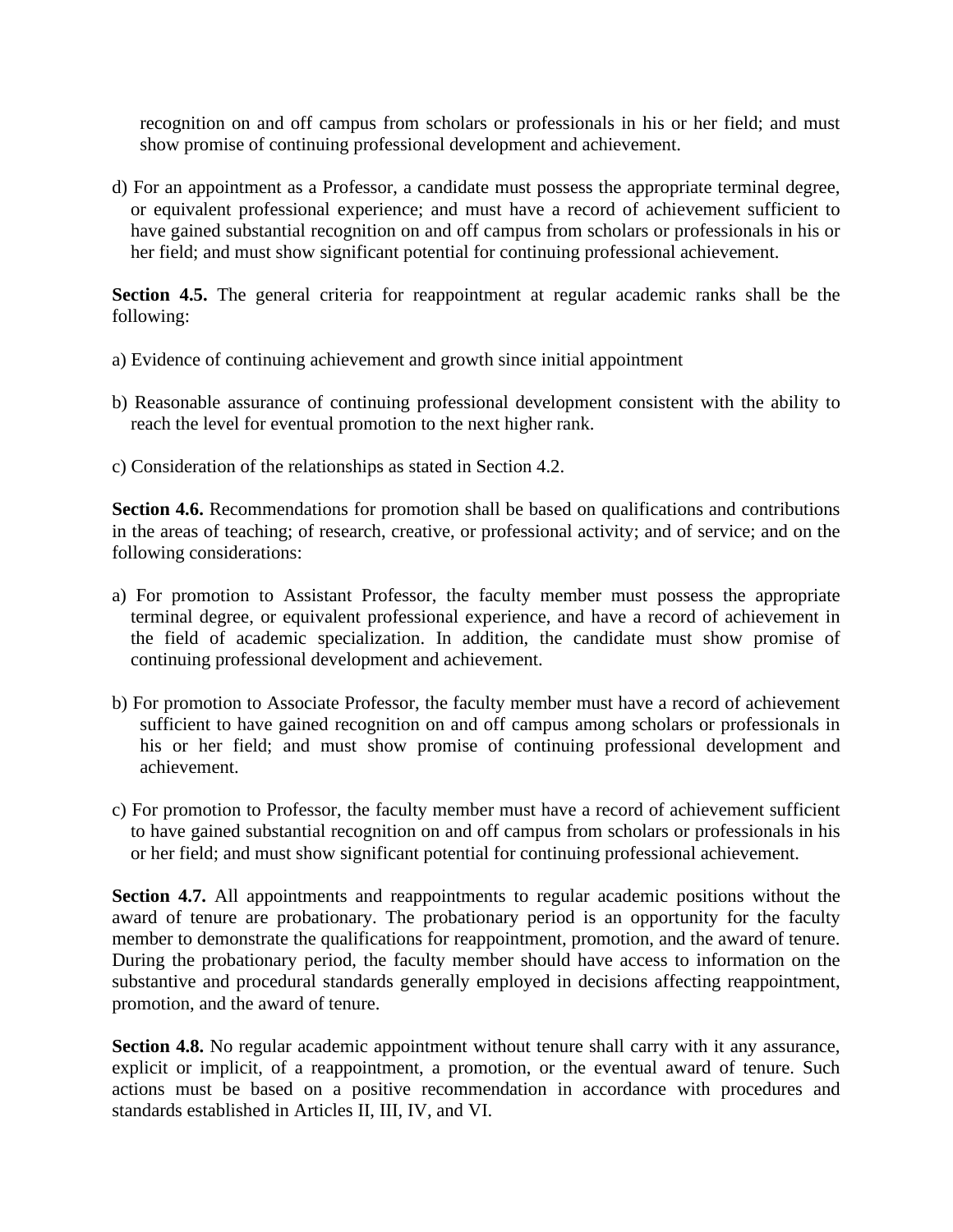**Section 4.9.** The award of tenure can be made only by the president with the concurrence of the Board of Trustees. Consideration of a candidate for tenure shall be based on the following:

- a) Convincing evidence of excellence in at least two, and strength in the third, of the areas of teaching; of research; creative or professional activity; and of service, such as to demonstrate the possession of qualities appropriate to a member of the faculty occupying a permanent position.
- b) Reasonable assurance of continuing development and achievement leading to further contributions to the university.
- c) The relationships as stated in .Section 4.2.

Recommendations for the granting of tenure without promotion to Associate Professor must be accompanied by compelling reasons stated in detail.

**Section 4.10.** The criteria for an initial appointment with tenure shall be those established for the rank involved and those for the award of tenure.

**Section 4.11.** Special academic appointments include appointments, with the titles of lecturer, adjunct (all ranks), clinical (all ranks), and visiting (all ranks). Each campus may develop definitions, criteria, and procedures for making special academic appointments subject to the concurrence of the Board of Trustees and within the following University wide guidelines: 1

- a) Special academic appointments are not considered probationary and holders cannot be awarded tenure.
- b) The responsibilities of a faculty member on a special academic appointment need not include the three functions of teaching; of research; creative or professional activity; and of service; but may be limited to any one of these areas as determined by mutual agreement between the faculty member, the Department Chairperson/Head and the Dean.
- c) In most cases, the term of a special academic appointment does not exceed one year, and in no case shall it exceed five years.
- d) Full-time, salaried, special academic appointments cannot usually extend beyond a total of six years.
- e) In the event that the holder of a special academic appointment shall apply for a regular academic appointment, the criteria for initial appointment to that rank shall apply. In that case, full-time and/or part-time service, subsequent to the award of the terminal degree, or equivalent professional experience may count toward the tenure decision year.
- f) The prerogatives of holders of specia1 academic appointments shall be determined on each campus.

-----------------------------------------------------------------------------------------------------------

<sup>L</sup> Until the Trustees adopt a specific policy On part-time status, all part-time appointments shall be governed by the provisions of 4.11.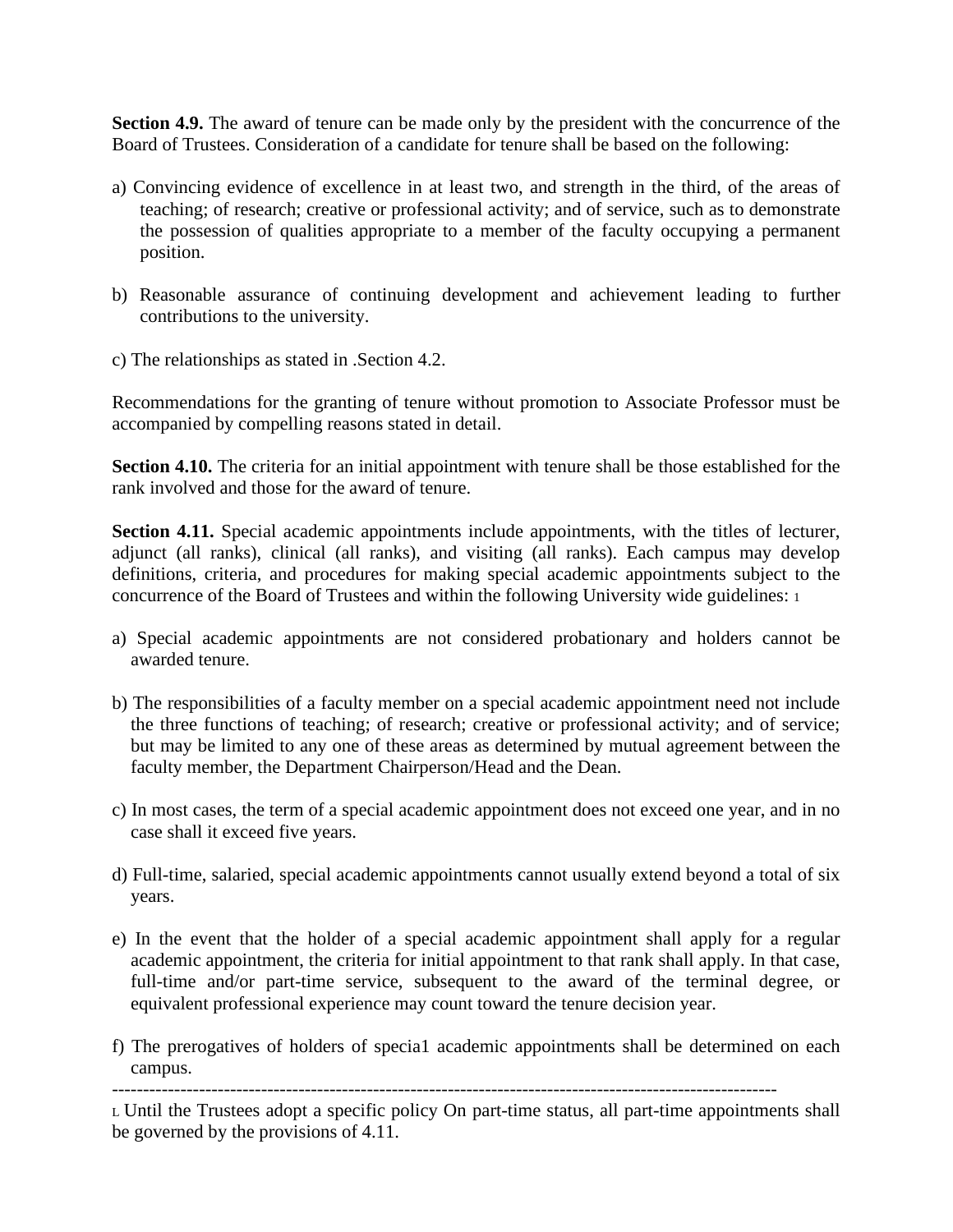**Section 4.12.** Subject to, the availability of funds, there are provisions for salary increments for professional advancement, awards for exceptional contributions, and adjustments for promotions and adjustments of salary inequities. Within the guidelines set for these categories by the President with the concurrence of the Board of Trustees, the Chancellor, in accordance with the appropriate governance procedures, shall determine the criteria and procedures for implementation of salary policy.

Section 4.13. In addition to the provisions of University sabbatical leave policy (T66-049 as amended by T73-065), the general criteria for the award of sabbatical leaves, subject to the availability of funds and a request by the faculty member, are the following:

- a) A record of achievement, service, and contribution during the years of service prior to the leave period that provides reasonable expectation that the objectives of the sabbatical project will be achieved.
- b) A sabbatical leave project which promises to contribute to the development of the faculty member in areas of teaching; of research; creative or scholarly activity; and/or of professional service capability, and hence contribute to the institution as a whole upon the return to the University for at least one year following the academic year in which the sabbatical leave takes place.

**Section 4.14.** Leaves without pay may be granted by the appointing authority for reasons of health, for advanced study and research, or in connection with temporary employment or service which will be of value to the faculty member and the University. They are not normally granted for more than one year. An extension beyond the second year must be with the approval of the President.

## **ARTICLE V. RIGHTS OF MEMBERS OF THE FACULTY IN ACADEMIC PERSONNEL MATTERS AND RESPONSIBILITIES AS CONDITIONS OF EMPLOYMENT**

Section 5.1. Policies, criteria, and procedural standards established herein and additional policies, criteria, or procedures established on the campuses shall not infringe upon the following rights of faculty members in personnel matters:

- a) For personnel, reviews, recommendations and decisions, the right and the responsibility to present all materials which he or she believes will be essential to an adequate consideration of the case, and the opportunity to supplement the original presentation with additional relevant information in the event that a review indicates shortcomings in the presentation.
- b) The right to have access to information on the current needs and long-range plans of the department, college or school, campus and University.
- c) The right to have extra-departmental service contributions considered at the department level as well as at other levels of review, recommendation and decision.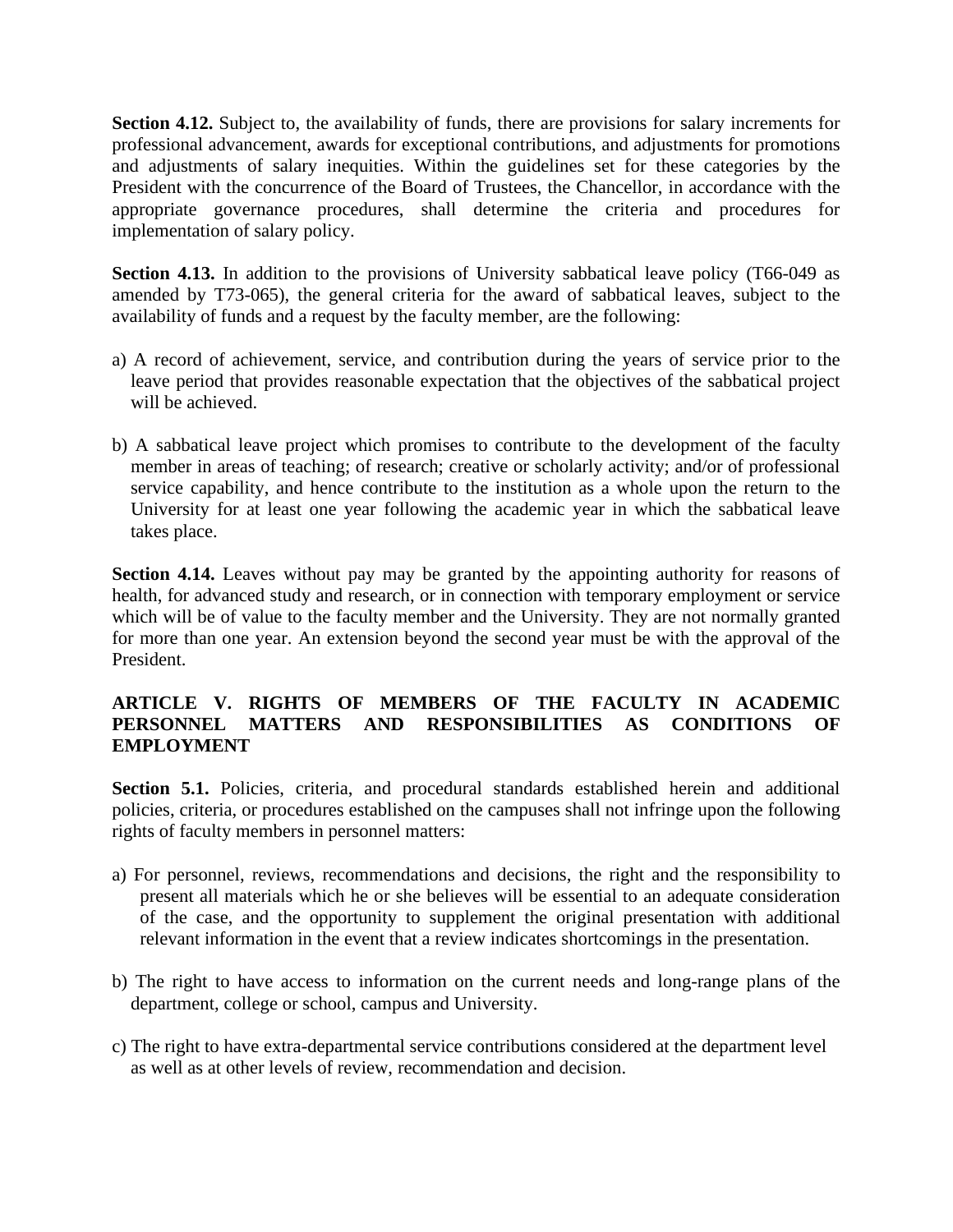- d) The right to be considered for tenure if given an appointment or a reappointment through the end of the probationary period.
- e) The right to equitable treatment in personnel matters so as to ensure generally consistent recognition to departmental faculty members whose chosen field, overall professional development, period of service on the campus, and quality of contributions, all taken as a whole, are judged to be approximately equal.
- f) The right to discuss his or her professional progress and any personnel matter of concern with his or her Department Chairperson/Head; and, if such discussions prove unsatisfactory, with the Dean; and, if still unsatisfied, with the Provost.
- g) The right to be informed of the personnel recommendation made at the department, college or school, and campus level.
- h) The right to notification of non-reappointment as specified in Section 6.7.
- i) The right to discuss reasons for a negative personnel decision at all appropriate administrative levels as specified in Section 6.10.
- j) The right to invoke the grievance procedures, under the conditions specified in Trustee grievance policy.

**Section 5.2.** Satisfactory fulfillment of the following responsibilities is expected of all members of the faculty as a condition of employment in all parts of the University:

- a) Performance of assigned teaching duties and other instructional activities including counseling and appropriate evaluation of student work.
- b) Scholarly, creative and professional activity adequate, as a minimum, for continuing updating of course content and other instructional and professional activities so as to reflect current developments in the faculty member's academic field.
- c) Participation in the operation and governance of the department, college or school, campus or University to the extent normally expected of all faculty members.
- d) Participation in extension work, continuing education, and other professional outreach service when such service is usually expected of all faculty members of the unit in which the faculty member holds an appointment.

Positive personnel recommendations and decisions must be based on the achievement of appropriate standards as stated in Article IV.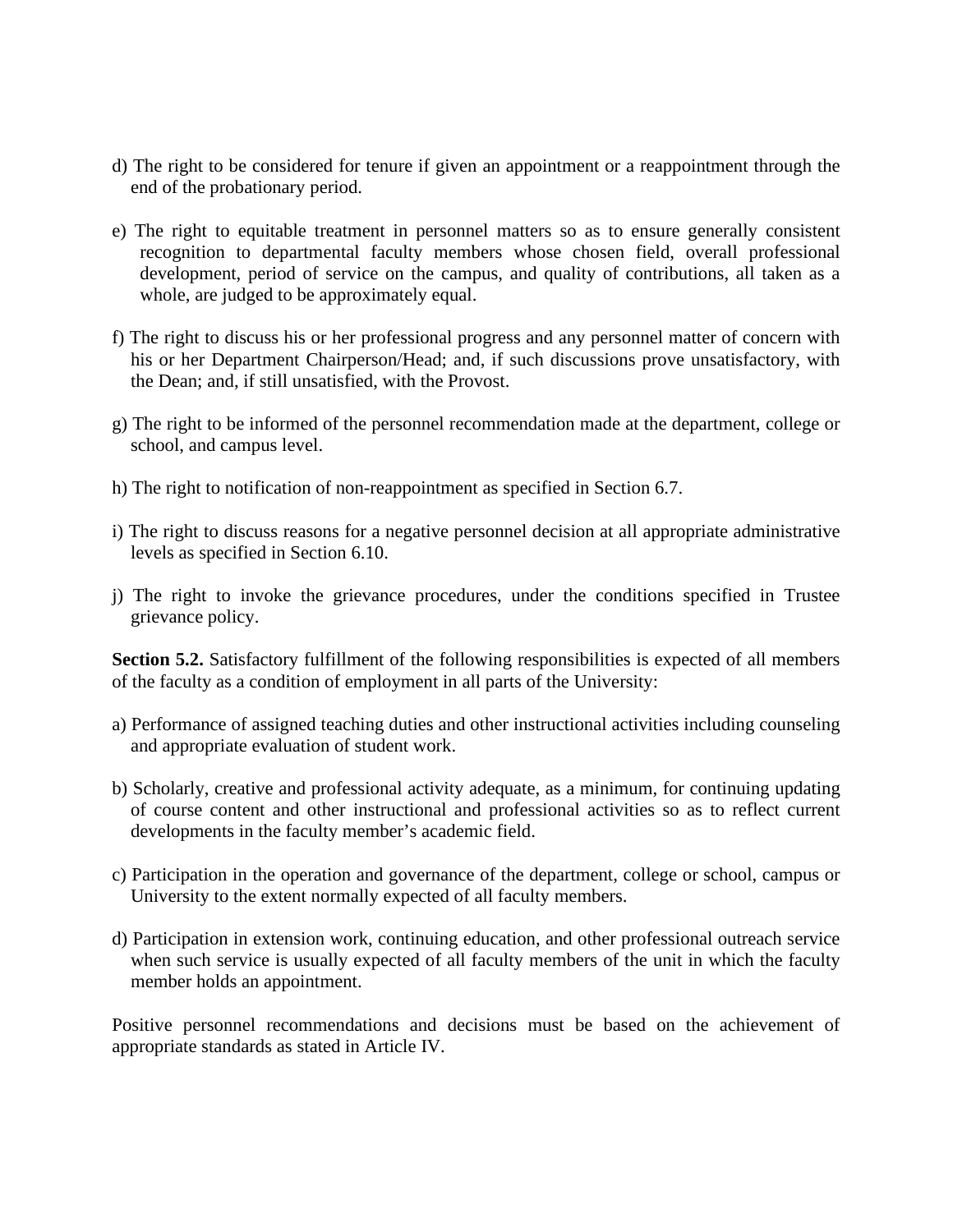## **ARTICLE VI. PROCEDURAL STANDARDS IN PERSONNEL MATTERS**

**Section 6.1.** The length of initial appointments to regular academic positions and subsequent reappointments must conform to the following guidelines:

- a) Initial appointments and subsequent reappointments at the rank of Instructor shall be for one year. In no case shall service at this ran exceed three years.
- b) Initial appointments and subsequent reappointments at other ranks may vary in length depending upon the qualifications of the individual and the needs of the department, provided that the review described in Section 6.4 (e) shall be made at the time of a reappointment decision which will carry the candidate through the end of the probationary period.
- c) No probationary appointment shall exceed a term of four years; no reappointment shall exceed a term of three years. (This amendment was approved by the BoT 10/1/86, Doc. T86-076).

**Section 6.2.** The timing of personnel recommendations, reviews, and decisions for individuals on probationary appointments shall conform to the following guidelines:

- a) A maximum of three years of credit toward tenure may be awarded at the time of initial appointment to individuals who have had an academic appointment at another college or university subsequent to the attainment of the terminal degree or who have had equivalent professional experience.
- b) The probationary period for a full-time faculty member possessing the terminal degree or equivalent professional experience may not exceed six years.
- c) Designation of the tenure decision year for a full-time Instructor, appointed without the terminal degree or equivalent professional experience, shall be made, upon the recommendation of the department personnel committee or equivalent faculty agency, no later than the beginning of the academic year following the award of the terminal degree.
- d) Designation of the tenure decision year shall, in all other cases, be made at the time of initial appointment.
- e) The tenure decision year may be altered, upon written agreement between the individual and the appointing authority, in the following circumstances:
	- 1) When a non-tenured faculty member is named to either a full-time or part-time administrative position which would restrict opportunity for scholarly and professional activity, the duration of the administrative position, up to a maximum of three years, will not be included in the probationary period, provided there has been prior written agreement between, the faculty member and the appointing authority.
	- 2) When a non-tenured faculty member is granted a leave without pay, the time spent on leave will not be included in the probationary period, except in unusual circumstances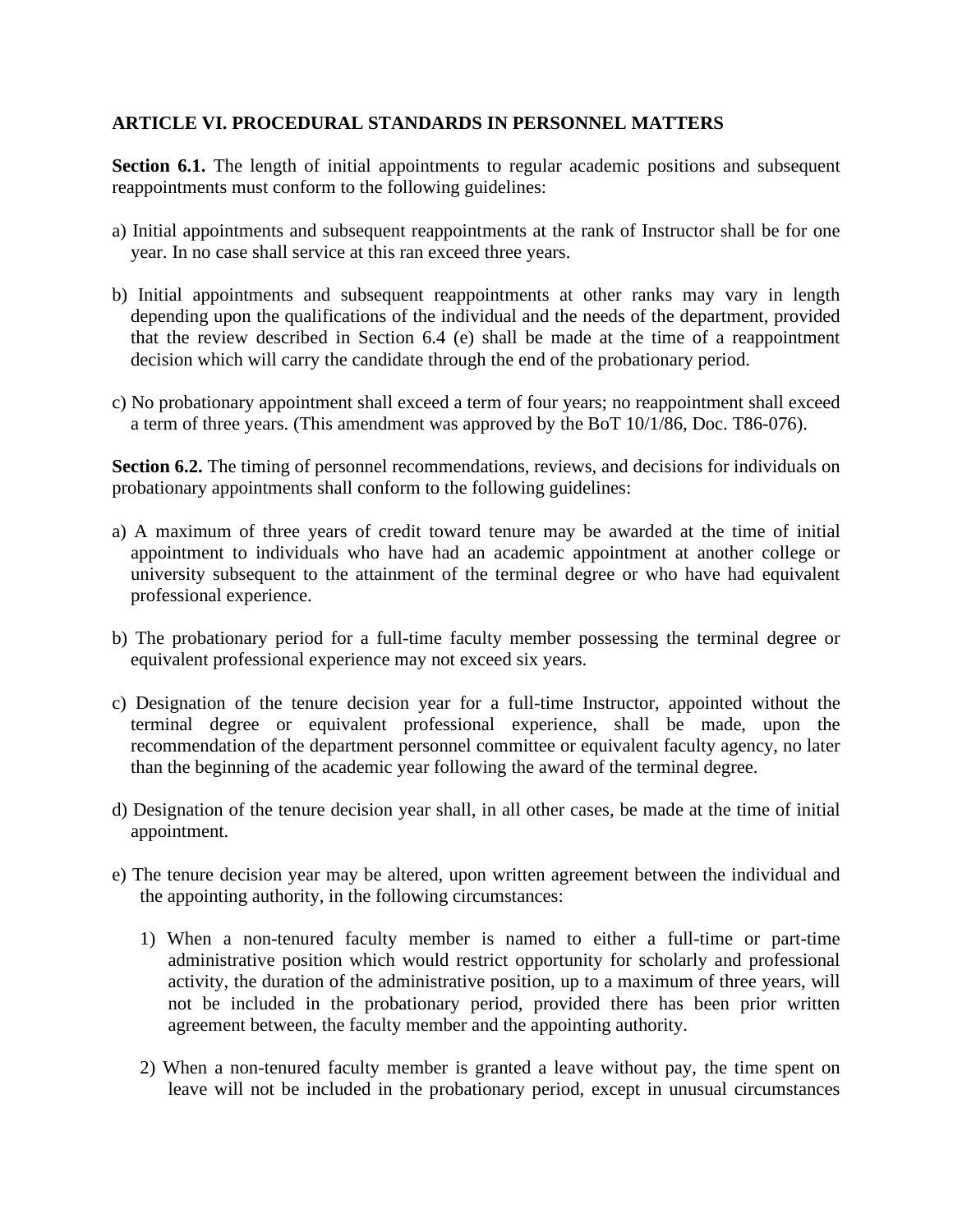agreed to in writing at the time the leave is approved, and shall not be credited towards eligibility for sabbatical leave.

- 3) When a non-tenured faculty member, with the approval of, the Department Chairperson/Head and the Dean, temporarily transfers from full-time to two-thirds status or less, an adjustment of the tenure decision year may be negotiated. No adjustment will be permitted for a temporary transfer to more than two-thirds status.
- 4) Family and medical needs (this provision added per 2007-2008 MSP Collective Bargaining Agreement)
- f) In any other circumstances, a request by the faculty member for alteration of the tenure decision year shall require:
	- 1) recommendations of the department personnel committee and Chairperson/Head;
	- 2) review and recommendation by appropriate administrative officials;
	- 3) approval by the Chancellor.

If approved, the redesignated tenure decision year shall be set forth in a written agreement between the individual and the Chancellor.

- g) Consideration of a candidate for an appointment with tenure shall normally be made during the tenure decision year, and only in exceptional circumstances may an award of tenure be considered prior thereto.
- h) If tenure is not granted during the tenure decision year, a terminal appointment for one academic year shall be made, in those cases in which the faculty member does not already hold such appointment.

**Section 6.3.** The terms and conditions of every appointment to an academic position shall be stated in, or as part of, the Approved Offer and Acceptance Form, signed by the appropriate administrative officials and countersigned by the candidate, which shall signify his or her understanding and acceptance of said terms and conditions. The terms and conditions shall specify the date of first full-time appointment at the University, credit toward the tenure, the expiration of the current appointment in the case of an appointment without tenure, and the tenure decision year in the case of a probationary appointment. No other term or condition, whether implied or stated, whether to the advantage or disadvantage of the candidate, shall have binding force.

The terms and conditions of every reappointment (or any modification thereof) shall be stated in or as part of the Notification, Offer, and Acceptance of Professional staff Reappointment Form signed by the appropriate administrative officials, and countersigned by the candidate, which shall signify his or her understanding and acceptance of said terms and conditions. No other term or condition, whether implied or stated, whether to the advantage or disadvantage of the candidate, shall have binding force.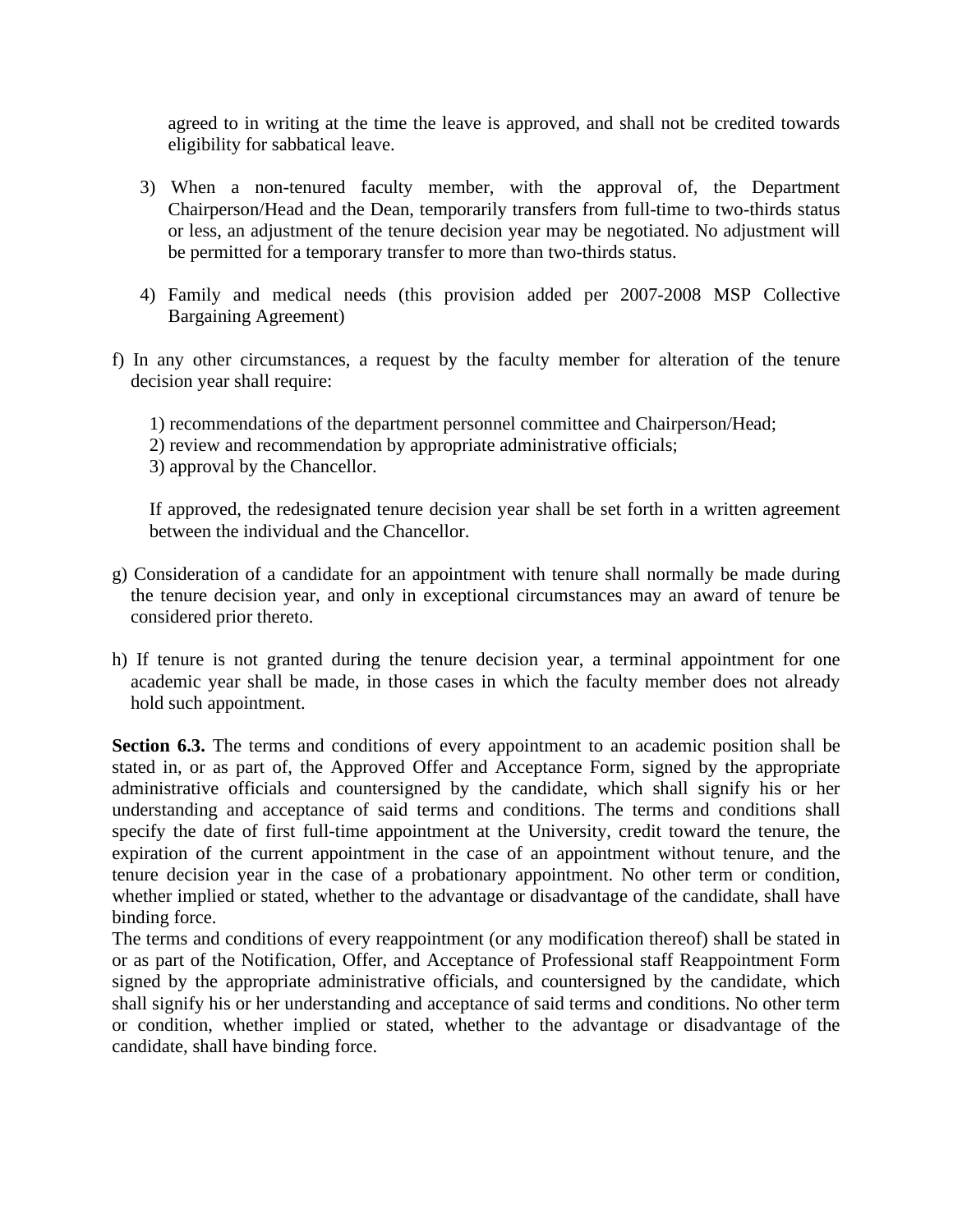**Section 6.4.** The process for recommendations, reviews, and decisions for major personnel actions – reappointments through the tenure decision year, promotion to the ranks of Associate Professor and Professor, and the award of tenure – shall conform to the following guidelines. For appointments, these guidelines shall be applied as indicated.

- a) The faculty member shall be advised by the Department Chairperson/Head as early as possible (in cases of reappointment and tenure, at the beginning of the academic year) that a review of his or her contributions will be made for the purposes of a personnel recommendation.
- b) The faculty member shall submit to the Department Chairperson/Head any and all materials, for inclusion in the basic file, which he or she believes will be essential to an adequate consideration of the case.
- c) For appointments at, or promotions to, the ranks of Associate Professor and Professor and for tenure recommendations, the Department Chairperson/Head shall obtain outside letters of reference from a list of scholars and professionals which includes, but is not limited to, those suggested by the faculty member.

The confidentiality of such letters shall be governed by appropriate federal and/or state statutes.

- d) The basic file will be studied at all levels where responsibility for recommendation, review or decision has been established. The basic file shall contain the, items in b) and c) and the following:
	- 1) vita, bibliography, copies and/or reviews of published works;
	- 2) appropriate evaluations of teaching effectiveness, including but not limited to those of students;
	- 3) evaluations of extra-departmental contributions;
	- 4) recommendations of the department and college or school faculty bodies and of appropriate administrative officials.
- e) At the departmental level, the faculty, acting in accordance with the responsibilities defined in Section 3.1, and the standards and criteria established in Article IV, initiates the personnel action by a recommendation of the departmental personnel committee based on the evidence set forth in the basic file. The Department Chairperson/Head reviews the departmental personnel committee recommendation and a) may endorse it; or b) after consultation, may formulate a contrary recommendation. In considerations of new appointments, reappointments through the tenure decision year, and the award of tenure, these recommendations shall contain written justifications on the basis of the relationships described in Section 4.2. When the recommendation does not accord with departmental long-range plans, reasons for such a departure shall be indicated.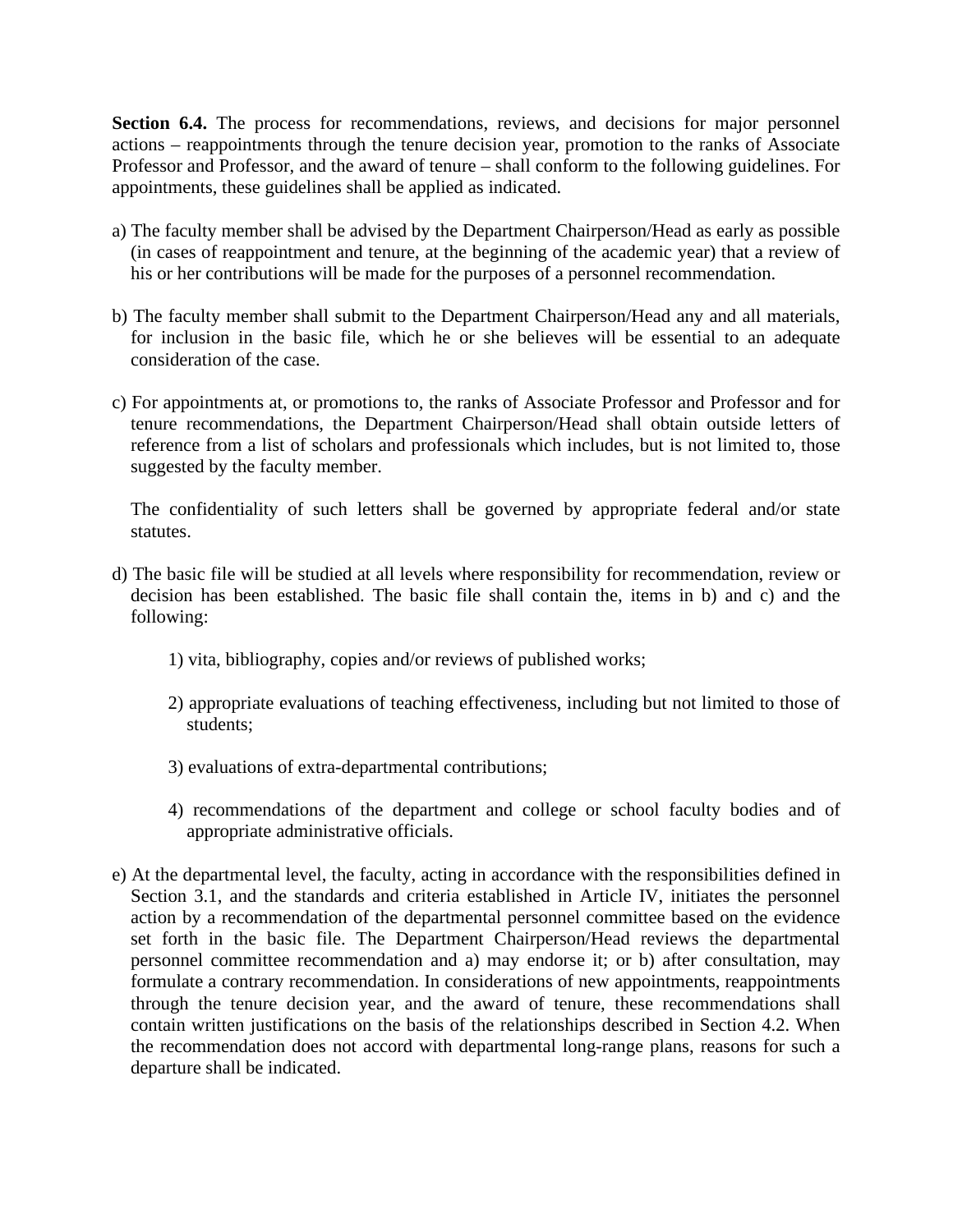When the basic file is forwarded from the departmental level to the Dean, the following will have been added:

- 1) the recommendation and vote of the department personnel committee (or other agency for the initiation of recommendations);
- 2) the recommendation of the Department Chairperson/Head;
- 3) if letters of reference are a part of the basic file, a description of the professional standing of their writers.

A copy of the recommendation of the Department Chairperson/Head shall be sent to the Chairperson of the department personnel committee. Copies of the recommendation of the department personnel committee and of the Chairperson/Head shall be sent to the faculty member.

f) The faculty committee at the school or college level shall review the basic file as forwarded from the departmental level. The school or college committee shall formulate its recommendation in accordance with the responsibilities defined in Section 3.1 and on the basis of the standards and criteria established in Article IV. Prior to a recommendation that may be contrary to either of the recommendations forwarded from the departmental level, the committee shall consult with the department. A copy of the recommendation of the school or college committee shall be sent to the department and to the faculty member.

The Dean, acting in accordance with the responsibilities defined in Section 3.3, reviews the recommendation of the school or college committee together with the remainder of the basic file and formulates an additional written recommendation. Prior to a recommendation that may be contrary to either of the recommendations forwarded from the departmental level, the Dean shall invite the department to provide additional information for the basic file or clarification of the recommendation in question. A copy of the Dean's recommendation shall be sent to the Chairperson of the school or college committee, to the department, and to the faculty member.

In consideration of new appointments, reappointments through the tenure decision year, and the award of tenure, the recommendation at the school or college level shall contain written justification on the basis of the relationships described in Section 4.2. When either of these does not accord with school or college long-range plans, reasons for such departure shall be indicated.

When the basic file is forwarded from the school or college level to the Provost or Chancellor, the following will have been added:

- 1) any additional information provided by the department at the request of the Dean;
- 2) the recommendation and vote of the school or college personnel committee;
- 3) the recommendation of the Dean.
- g) At the campus level, the Chancellor, or the Provost as his or her designee, acting in accordance with responsibilities defined in Section 3.3, and on the basis of the standards and criteria established in Article IV, reviews the basic file as forwarded from the Dean, and makes a recommendation or decision. Prior to a recommendation or decision that may be contrary to either recommendation prepared at the school or college level, the Chancellor or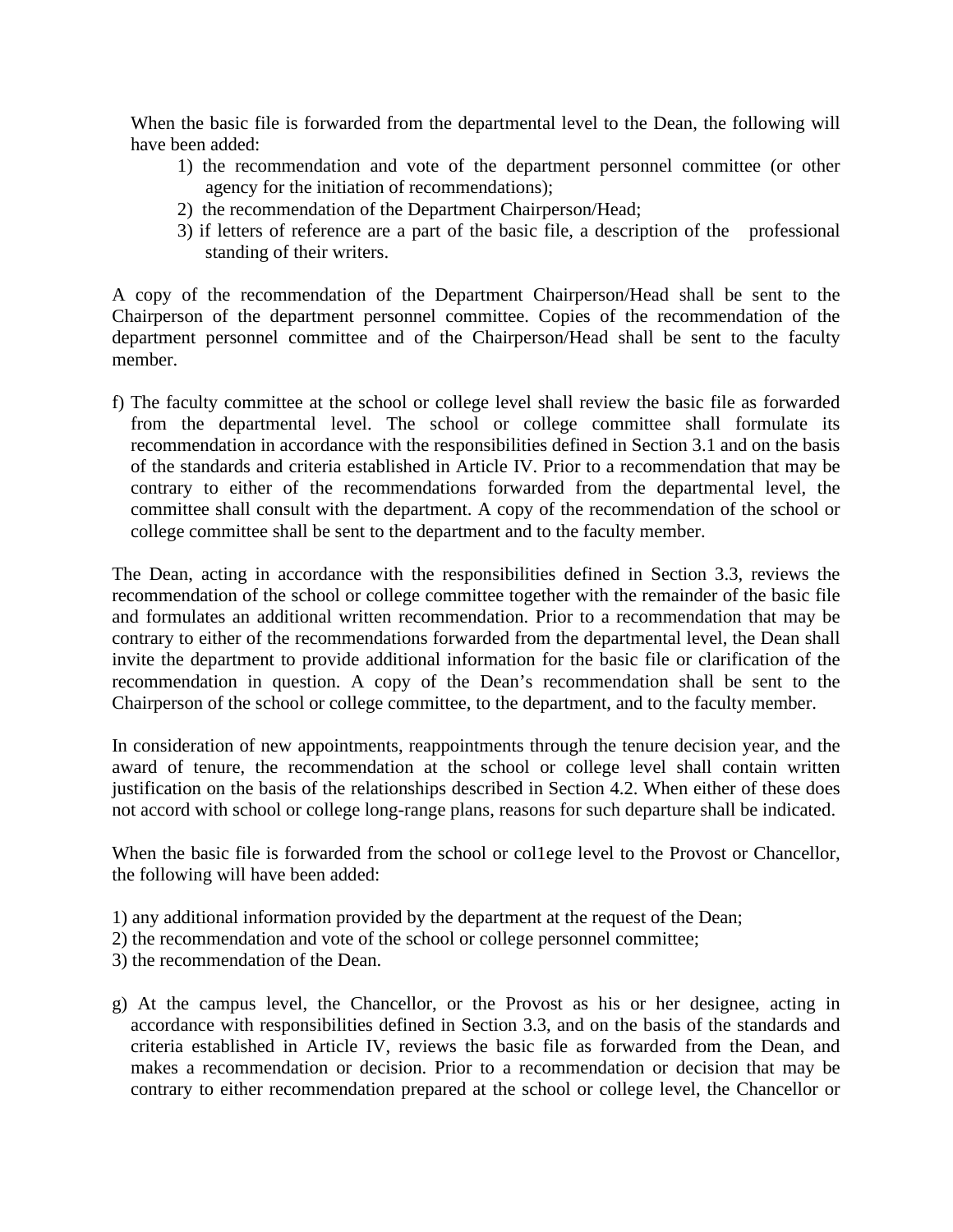Provost shall invite the Dean to provide additional information for the basic file or clarification of the recommendation.

In decisions on new appointments and reappointments through the tenure decision year, the Chancellor shall take into consideration the justifications of the recommendations within the context of campus long-range plans. In recommendations for the award of tenure, the Chancellor's recommendation shall contain written justification on the basis of the relationships described in Section 4.2. When the recommendation does not accord with the campus long-range plans, reasons for such departure shall be indicated.

When the basic file is forwarded with a recommendation for tenure, the following will have been added:

1) any additional information provided by the Dean at the request of the Chancellor; 2 ) the recommendation of the Chancellor.

A copy of the recommendation of the Chancellor shall be sent to the Dean, to the department, and to the faculty member.

h) At the university level, the President acting in accordance with responsibilities defined in Section 3.3,and on, the basis of standards and criteria established in Article IV, reviews the basic file as forwarded from the Chancellor, and with the concurrence of the Board of Trustees, makes the tenure decision. Prior to a negative decision that would be contrary to the recommendation of the Chancellor, the President shall invite the Chancellor to provide additional information for the basic file or clarification of the recommendation. The President shall take into consideration the successive justifications of the recommendation within the context of university long-range plans.

**Section 6.5.** As established in Sections 4.2 and 6.4 (e), in cases of reappointment through the tenure decision year, and the award of tenure, the justification of the recommendation shall be made the context of departmental long-range plans. Reviews of the recommendation at the various levels shall be made in the context of school or college, campus, and University plans. If, after an initial recommendation has been submitted by a department, new information and circumstances affecting program plans on the department, school or college, campus and University level develop, and such circumstances might lead to a reversal of departmental or subsequent recommendation, these shall be communicated to the department and to all intervening reviewers and each level shall have the opportunity to reconsider its recommendation and to comment on the revised plans before action is taken.

**Section 6.6.** No faculty member or administrative official shall participate directly in any recommendation or decision relating to appointment, reappointment, promotion, tenure, or other condition of employment at the University of any parent, child, spouse, sibling, parent-in-law, sibling-in-law, child-in-law, or stepchild, except under such circumstances as the President of the University may determine as warranting waiver of this prohibition in the best interests of the University.